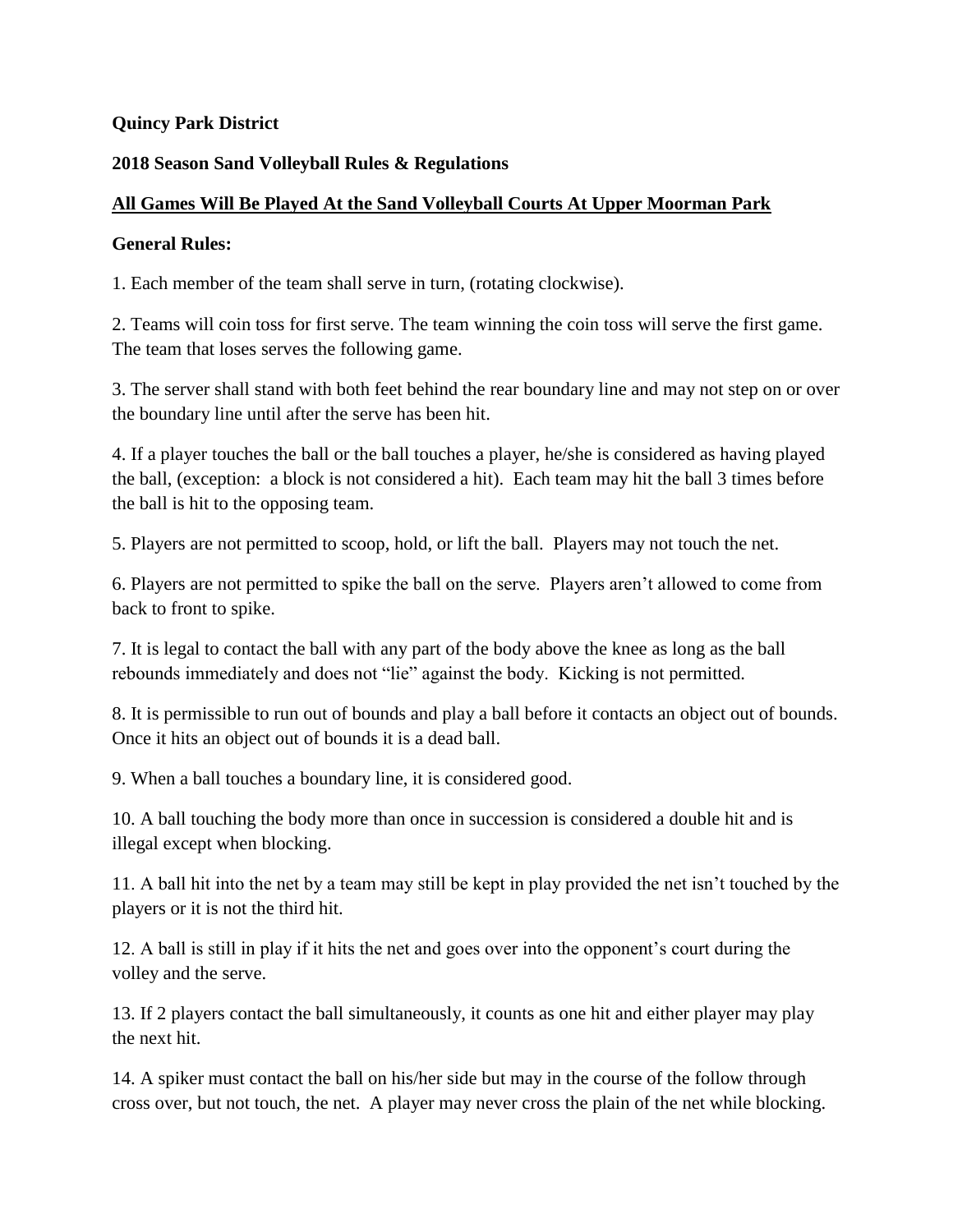15. Twenty-one points wins the game. This will be RALLY SCORING so that every serve is a point. Teams must win by 2 points with a 25-point cap. Game 3 if needed will be played to 15 points.

16. Substitutions may be made during the game into the server position only.

17. Players may cross the centerline below the net during play provided that this does not interfere with the opponent's play.

18. All play will be governed by the USA Volleyball Association except where Quincy Park District rules are published. Any other concerning league play not covered in this manual will be interpreted by Quincy Park District staff.

# **Spiking:**

19. Spiking will be allowed in all 2V2 matches.

20. Spiking will not be allowed in Family 6V6 matches.

21. Spiking will be allowed in Youth 10-14 6V6 matches.

22. Spiking will not be allowed in Adult Co-Ed 6V6 matches.

23. Spiking will be allowed in High School 6V6 matches.

### **\*6V6\***

24. A team consists of 6 players. You must play with at least 5 players,

25. It is considered a forfeit for your team if you have less than 5 players. You are welcome to play an "exhibition" game, but it will count as a loss in the standings. (Even if the other team agrees to allow you to play with 4 players the game will be recognized as a loss.

### **\*2V2\***

26. The game will be played between two teams of two players each.

27. A team may begin with a minimum of two players

### **Co-ed Rules:**

28. Hits to the opposing court are allowed anytime by a male or female player.

29. A team may play with as many females as desired; however, males may not outnumber females on the court at any time.

### **Tie-Breaker:**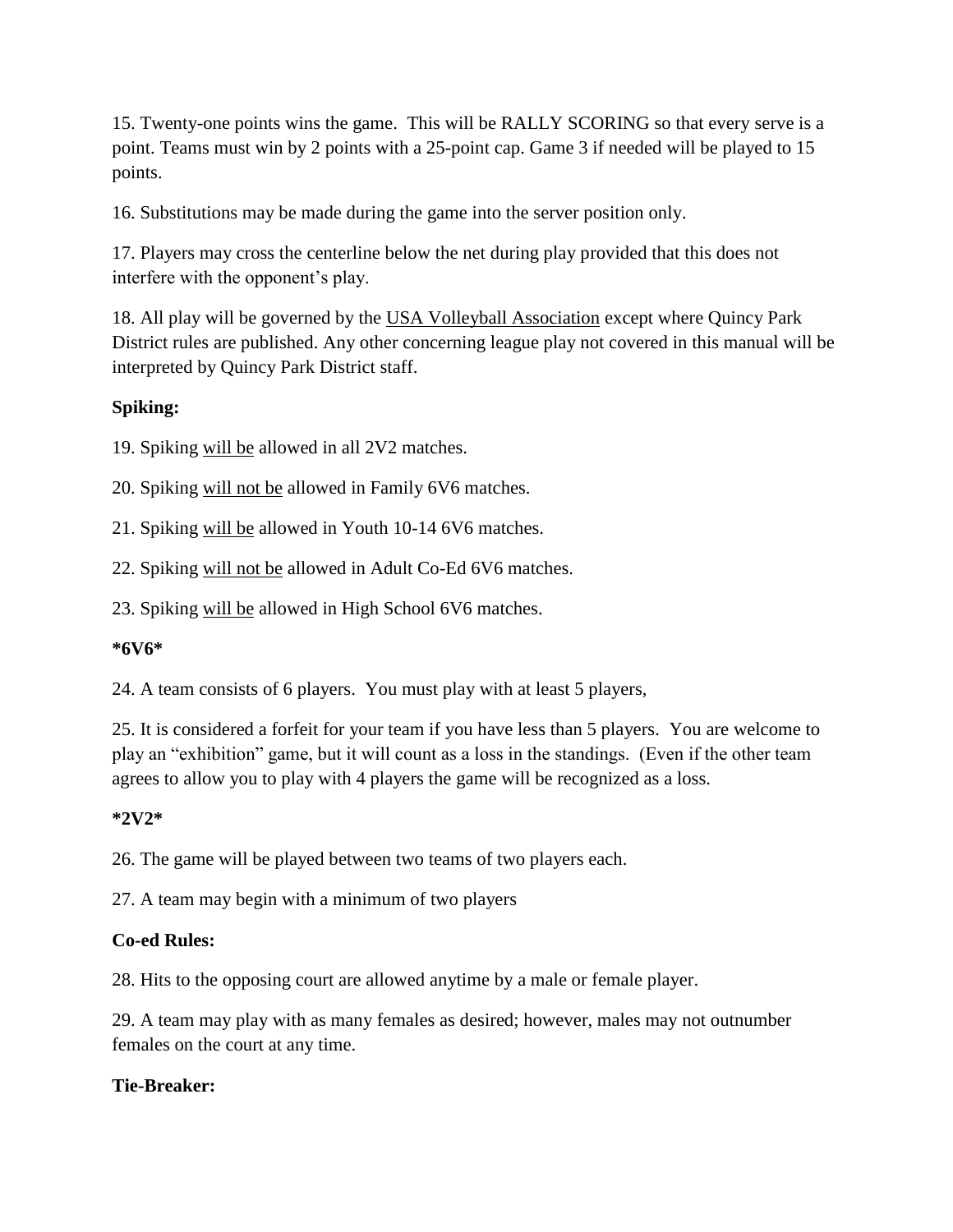30. If at the end of the regular season of play, two or more teams are tied for first, second or third place, the following procedures will be used to determine final placement.

- a) Won lost record
- b) Head to head competition during season

## **Teams Names and Apparel:**

31. Matching uniforms are not required for league play, but are recommended.

32. Players must remove watches, rings, chains, and all other jewelry that may cause injury. Players can wear glasses or sunglasses at their own risk.

33. The Quincy Park District Volleyball Supervisors have the authority to make any/all final decisions regarding anything questionable and/or not covered.

## **Scheduled Games:**

34. Once a game is scheduled by the League Supervisor, the game cannot be changed.

35. Any team knowing that their team will not be able to field a team shall notify the Park District by 3:00 PM on the game day before the scheduled game that their team will be unable to play in their scheduled game and will forfeit the game.

36. Rain dates will be scheduled at the end of the season. However if there would be rainouts early in the season and space permits, games could be scheduled earlier during the second half of the season as courts are available and time permits. (Games rained out during the season will be re-scheduled on these dates by the Quincy Park District.)

# **Roster Forms, Player Waiver & Release of Liability:**

37. Completed rosters must be filed with the Quincy Park District before the first game. A team may add additional players to their roster at any time. They just need to sign the roster.

38. Individual players are responsible for their own accident insurance.

# **Injuries:**

39. A player, coach or referee who is bleeding or who has blood on his uniform shall be prohibited from participating further in the game until appropriate treatment can be administrated. If medical care or treatment can be administrated in a reasonable length of time, the individual will not have to leave the game. The length of time that is considered reasonable is left to the referee's judgement. Uniform rule violation will not be enforced if a uniform change is required. We would encourage players and coaches to have some type of first aid equipment,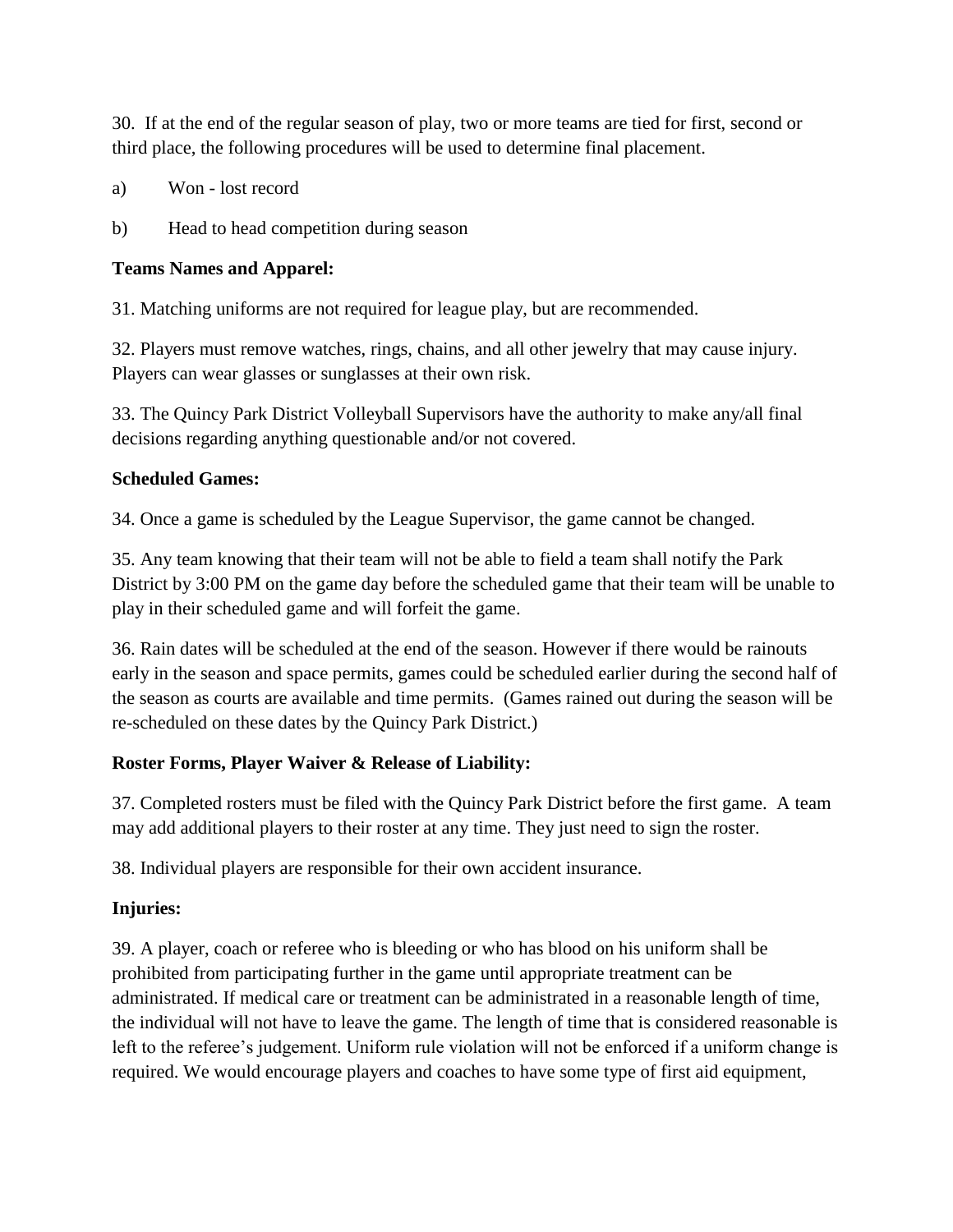such as gauze and bandages, as well as some extra clothing on hand during the game in case of injuries. These rules apply to any open wound.

## **Alcohol Consumption:**

40. No consumption of alcoholic beverages will be allowed by a player, manager, or captain while they are playing a game. Any violation of this rule may result in a team's forfeiture of the game.

## **Ejections and Flagrant Actions:**

41. Any player or coach ejected from a game, for whatever reason, is automatically suspended from participating in the next game on the schedule. Any player or coach ejected for a second time during the season, for whatever reason, is automatically suspended from league play for the remainder of the season.

42. Flagrant action by a player or coach is any physical action or contact initiated by that person which would endanger any other person on the Quincy Park District premises. That player or coach will be automatically disqualified from that game and the next game on the schedule. The referee must notify the Quincy Park District within 48 hours. The league officials will review the case and render a decision concerning the incident. Any player or coach found guilty of a flagrant action offense will be subject to further game suspensions and possible criminal prosecution.

# **Illegal Players:**

- $\triangleright$  player not following the age limitation rule;
- $\triangleright$  player participating who is not on the team's roster;
- $\triangleright$  player who has falsified information on the roster.

Procedures for a team to follow in questioning an opponent for illegal players –

- a) Rulings on illegal players are unrelated to protests;
- b) A team representative must inform the referee that they suspect use of an illegal player or players by the opponent during the contest between the two teams;
- c) The team that is challenging a player (s) must specify which player (s) is in question, giving a name, number and position being played on the field, or by pointing them out to the referee.
- d) The referee will then inform the team in question of the situation: If all players are said to be legal, the other team may go the Quincy Park District office by 5:00PM the next day to check the team's roster for the player(s) that is in question. If the player(s) in question is found to be illegal, the game may be considered a forfeit against the team using the illegal player(s).